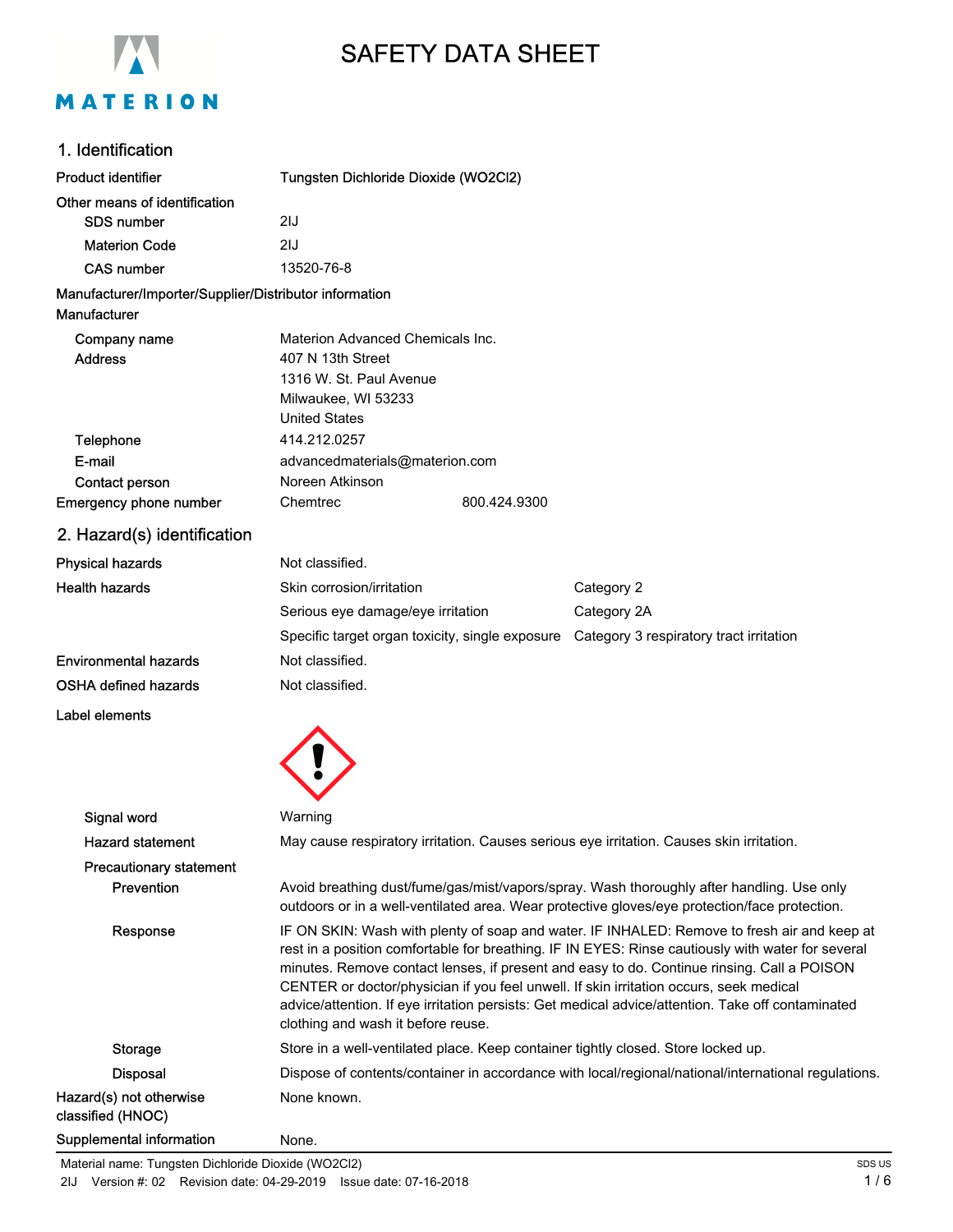# 3. Composition/information on ingredients

#### Substances

| <b>Chemical name</b>                                                         | Common name and synonyms                                                                                                                                                                 | <b>CAS number</b> | %   |
|------------------------------------------------------------------------------|------------------------------------------------------------------------------------------------------------------------------------------------------------------------------------------|-------------------|-----|
| Tungsten Dichloride Dioxide<br>(WO2Cl2)                                      |                                                                                                                                                                                          | 13520-76-8        | 100 |
| 4. First-aid measures                                                        |                                                                                                                                                                                          |                   |     |
| Inhalation                                                                   | Move into fresh air and keep at rest. If breathing stops, provide artificial respiration. Call a<br>physician if symptoms develop or persist.                                            |                   |     |
| <b>Skin contact</b>                                                          | Wash off with soap and water. Take off contaminated clothing and wash before reuse. Get medical<br>attention if irritation develops and persists.                                        |                   |     |
| Eye contact                                                                  | Immediately flush eyes with plenty of water for at least 15 minutes. Get medical attention or<br>advice.                                                                                 |                   |     |
| Ingestion                                                                    | Never give anything by mouth to an unconscious person. Rinse mouth thoroughly. Call a POISON<br>CENTER or doctor/physician.                                                              |                   |     |
| Most important<br>symptoms/effects, acute and<br>delayed                     | Causes eye irritation. Skin irritation. May cause respiratory irritation.                                                                                                                |                   |     |
| Indication of immediate medical<br>attention and special treatment<br>needed | Treat symptomatically.                                                                                                                                                                   |                   |     |
| <b>General information</b>                                                   | Show this safety data sheet to the doctor in attendance. If you feel unwell, seek medical advice<br>(show the label where possible).                                                     |                   |     |
| 5. Fire-fighting measures                                                    |                                                                                                                                                                                          |                   |     |
| Suitable extinguishing media                                                 | Water fog. Foam. Dry chemical powder. Carbon dioxide (CO2).                                                                                                                              |                   |     |
| Unsuitable extinguishing media                                               | Not available.                                                                                                                                                                           |                   |     |
| Specific hazards arising from<br>the chemical                                | Not applicable.                                                                                                                                                                          |                   |     |
| Special protective equipment<br>and precautions for firefighters             | Self-contained breathing apparatus and full protective clothing must be worn in case of fire.                                                                                            |                   |     |
| Specific methods                                                             | Use standard firefighting procedures and consider the hazards of other involved materials.                                                                                               |                   |     |
| General fire hazards                                                         | No unusual fire or explosion hazards noted.                                                                                                                                              |                   |     |
| 6. Accidental release measures                                               |                                                                                                                                                                                          |                   |     |
| Personal precautions, protective<br>equipment and emergency<br>procedures    | Wear necessary protective equipment. Avoid contact with skin or inhalation of spillage, dust or<br>vapor. Ensure adequate ventilation. Keep people away from and upwind of spill/leak.   |                   |     |
| Methods and materials for<br>containment and cleaning up                     | Pick up and arrange disposal without creating dust. Avoid dust formation. Sweep or scoop up and<br>remove. Put material in suitable, covered, labeled containers.                        |                   |     |
| <b>Environmental precautions</b>                                             | Avoid discharge into drains, water courses or onto the ground.                                                                                                                           |                   |     |
| 7. Handling and storage                                                      |                                                                                                                                                                                          |                   |     |
| Precautions for safe handling                                                | Avoid contact with eyes. Avoid contact with skin. Keep formation of airborne dusts to a minimum.<br>Avoid breathing dust/fume/gas/mist/vapors/spray. Use only with adequate ventilation. |                   |     |
| Conditions for safe storage,<br>including any incompatibilities              | Store in original tightly closed container. Store in a well-ventilated place. Avoid dust formation.                                                                                      |                   |     |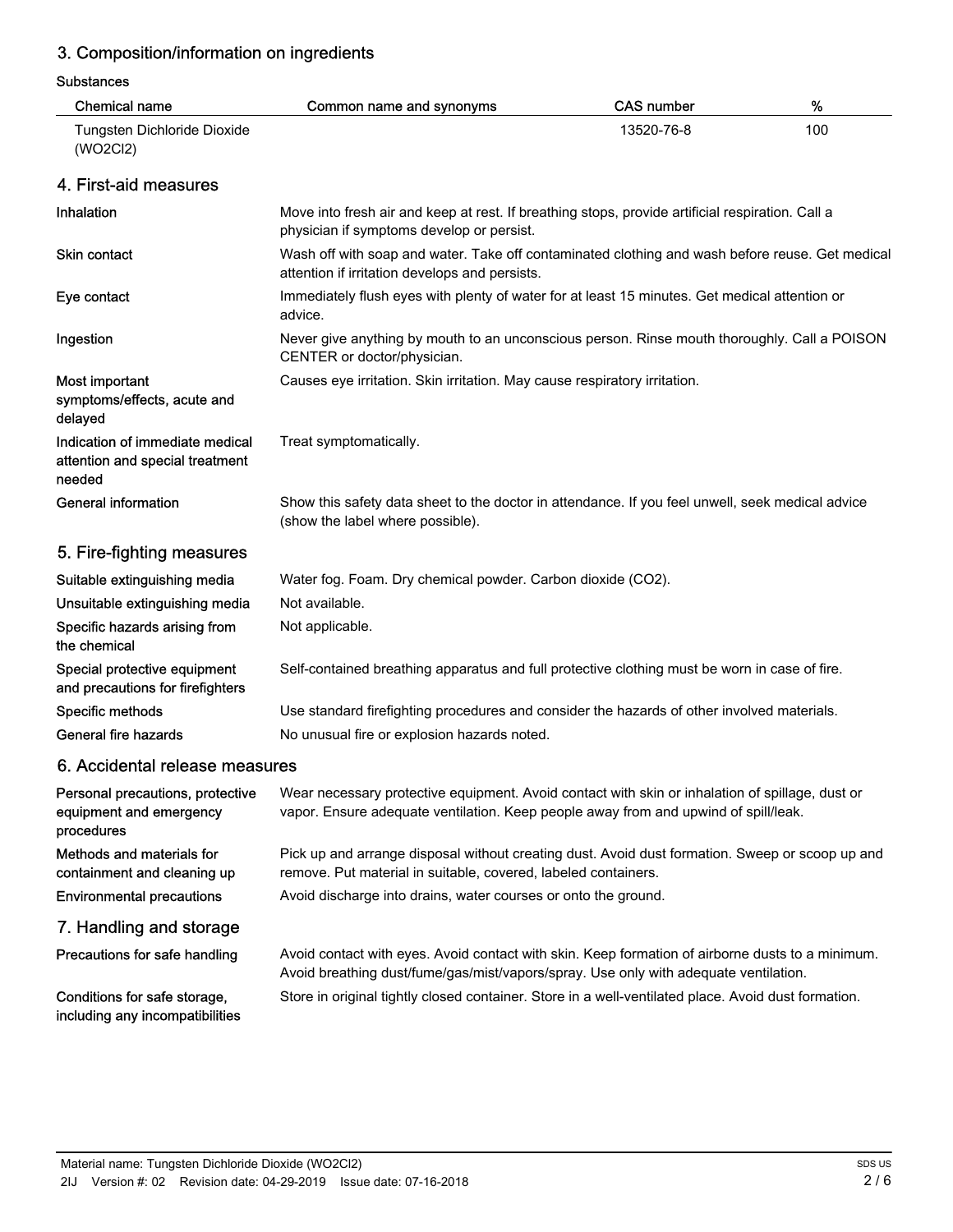# 8. Exposure controls/personal protection

### Occupational exposure limits

| US. ACGIH Threshold Limit Values                                   |                                                                                                                                            |              |                      |
|--------------------------------------------------------------------|--------------------------------------------------------------------------------------------------------------------------------------------|--------------|----------------------|
| <b>Material</b>                                                    | <b>Type</b>                                                                                                                                | Value        | Form                 |
| Tungsten Dichloride<br>Dioxide (WO2Cl2) (CAS<br>13520-76-8)        | TWA                                                                                                                                        | $3$ mg/m $3$ | Respirable fraction. |
| US. NIOSH: Pocket Guide to Chemical Hazards                        |                                                                                                                                            |              |                      |
| <b>Material</b>                                                    | <b>Type</b>                                                                                                                                | Value        |                      |
| <b>Tungsten Dichloride</b><br>Dioxide (WO2Cl2) (CAS<br>13520-76-8) | <b>STEL</b>                                                                                                                                | $3$ mg/m $3$ |                      |
|                                                                    | <b>TWA</b>                                                                                                                                 | 1 mg/m $3$   |                      |
|                                                                    | US. California Code of Regulations, Title 8, Section 5155. Airborne Contaminants                                                           |              |                      |
| <b>Material</b>                                                    | <b>Type</b>                                                                                                                                | Value        |                      |
| Tungsten Dichloride<br>Dioxide (WO2Cl2) (CAS<br>13520-76-8)        | PEL                                                                                                                                        | 1 $mg/m3$    |                      |
|                                                                    | <b>STEL</b>                                                                                                                                | $3$ mg/m $3$ |                      |
| <b>Biological limit values</b>                                     | No biological exposure limits noted for the ingredient(s).                                                                                 |              |                      |
| Appropriate engineering controls                                   | Ensure adequate ventilation, especially in confined areas.                                                                                 |              |                      |
| Eye/face protection                                                | Individual protection measures, such as personal protective equipment<br>Wear safety glasses with side shields (or goggles).               |              |                      |
| Skin protection<br>Hand protection                                 | Wear protective gloves.                                                                                                                    |              |                      |
| Other                                                              | Wear suitable protective clothing.                                                                                                         |              |                      |
| <b>Respiratory protection</b>                                      | When workers are facing concentrations above the exposure limit they must use appropriate<br>certified respirators.                        |              |                      |
| <b>Thermal hazards</b>                                             | Not available.                                                                                                                             |              |                      |
| General hygiene considerations                                     | Always observe good personal hygiene measures, such as washing after handling the material<br>and before eating, drinking, and/or smoking. |              |                      |
| 9. Physical and chemical properties                                |                                                                                                                                            |              |                      |
| $A$ <sub>nne</sub>                                                 |                                                                                                                                            |              |                      |

#### 9. Physical and chemical properties

| Appearance                        |                |
|-----------------------------------|----------------|
| <b>Physical state</b>             | Solid.         |
| Form                              | Solid.         |
| Color                             | Not available. |
| Odor                              | Not available. |
| Odor threshold                    | Not available. |
| рH                                | Not available. |
| Melting point/freezing point      | Not available. |
| Initial boiling point and boiling | Not available. |
| range                             |                |
| Flash point                       | Not available. |
| <b>Evaporation rate</b>           | Not available. |
| Flammability (solid, gas)         | Not available. |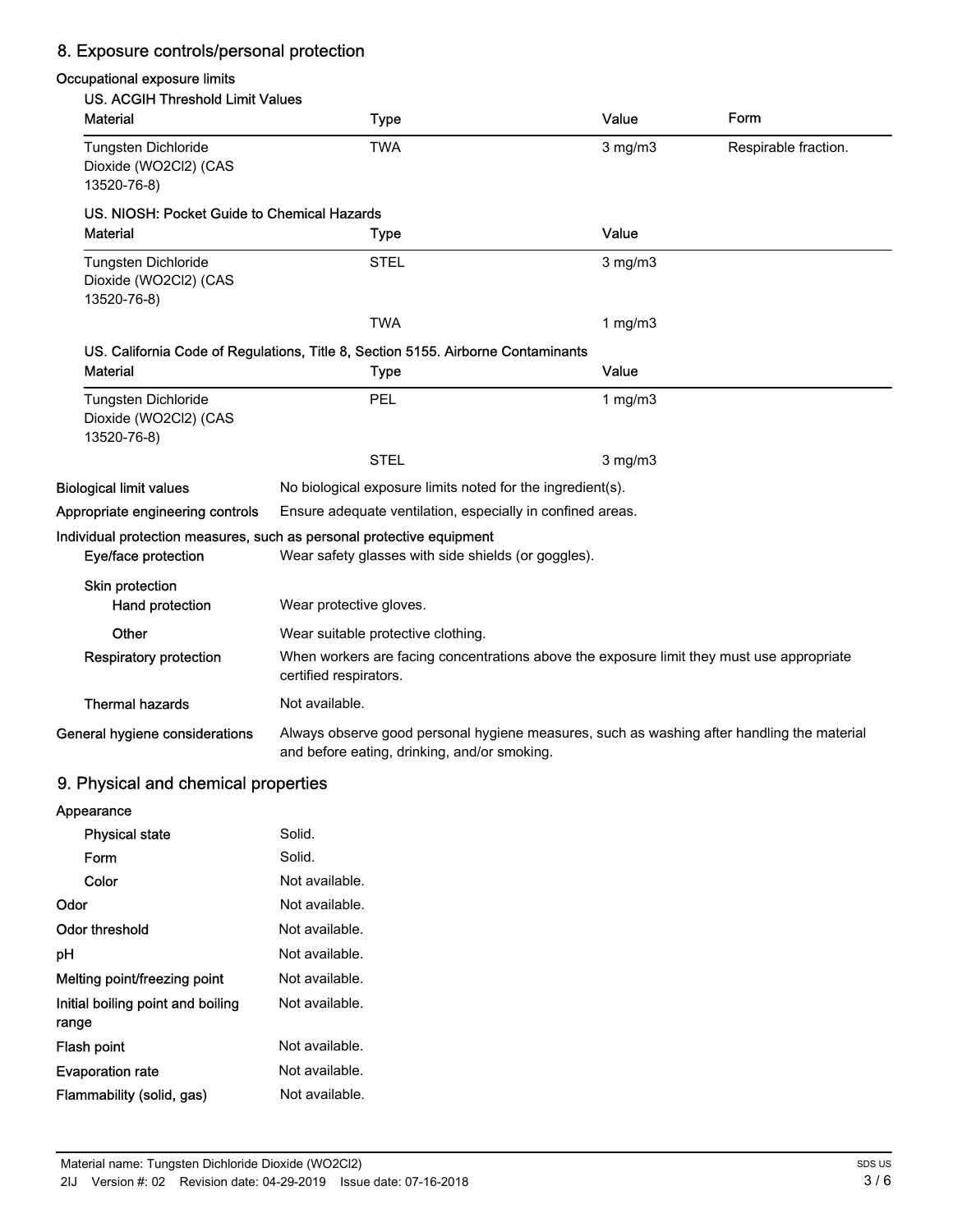## Upper/lower flammability or explosive limits

| <b>Upper/lower hammability or explosive limits</b> |                                                                                               |
|----------------------------------------------------|-----------------------------------------------------------------------------------------------|
| <b>Flammability limit - lower</b><br>(%)           | Not available.                                                                                |
| Flammability limit - upper<br>$(\%)$               | Not available.                                                                                |
| Explosive limit - lower (%)                        | Not available.                                                                                |
| Explosive limit - upper (%)                        | Not available.                                                                                |
| Vapor pressure                                     | Not available.                                                                                |
| Vapor density                                      | Not available.                                                                                |
| <b>Relative density</b>                            | Not available.                                                                                |
| Solubility(ies)                                    |                                                                                               |
| Solubility (water)                                 | Not available.                                                                                |
| <b>Partition coefficient</b><br>(n-octanol/water)  | Not available.                                                                                |
| Auto-ignition temperature                          | Not available.                                                                                |
| Decomposition temperature                          | Not available.                                                                                |
| <b>Viscosity</b>                                   | Not available.                                                                                |
| Other information                                  |                                                                                               |
| <b>Explosive properties</b>                        | Not explosive.                                                                                |
| Molecular formula                                  | <b>CI2O2W</b>                                                                                 |
| <b>Oxidizing properties</b>                        | Not oxidizing.                                                                                |
| 10. Stability and reactivity                       |                                                                                               |
| Reactivity                                         | The product is stable and non-reactive under normal conditions of use, storage and transport. |
| <b>Chemical stability</b>                          | Material is stable under normal conditions.                                                   |
| Possibility of hazardous<br>reactions              | No dangerous reaction known under conditions of normal use.                                   |

| Conditions to avoid     | Not available.                                                                           |
|-------------------------|------------------------------------------------------------------------------------------|
| Incompatible materials  | Strong oxidizing agents.                                                                 |
| Hazardous decomposition | Irritating and/or toxic fumes and gases may be emitted upon the product's decomposition. |
| products                |                                                                                          |

## 11. Toxicological information

#### Information on likely routes of exposure

| Inhalation                                                                         | Prolonged inhalation may be harmful.                      |
|------------------------------------------------------------------------------------|-----------------------------------------------------------|
| <b>Skin contact</b>                                                                | No adverse effects due to skin contact are expected.      |
| Eye contact                                                                        | Direct contact with eyes may cause temporary irritation.  |
| Ingestion                                                                          | Expected to be a low ingestion hazard.                    |
| Symptoms related to the<br>physical, chemical and<br>toxicological characteristics | Diarrhea.                                                 |
| Information on toxicological effects                                               |                                                           |
| <b>Acute toxicity</b>                                                              | Not known.                                                |
| Skin corrosion/irritation                                                          | Prolonged skin contact may cause temporary irritation.    |
| Serious eye damage/eye<br>irritation                                               | Direct contact with eyes may cause temporary irritation.  |
| Respiratory or skin sensitization                                                  |                                                           |
| Respiratory sensitization                                                          | Not a respiratory sensitizer.                             |
| Skin sensitization                                                                 | This product is not expected to cause skin sensitization. |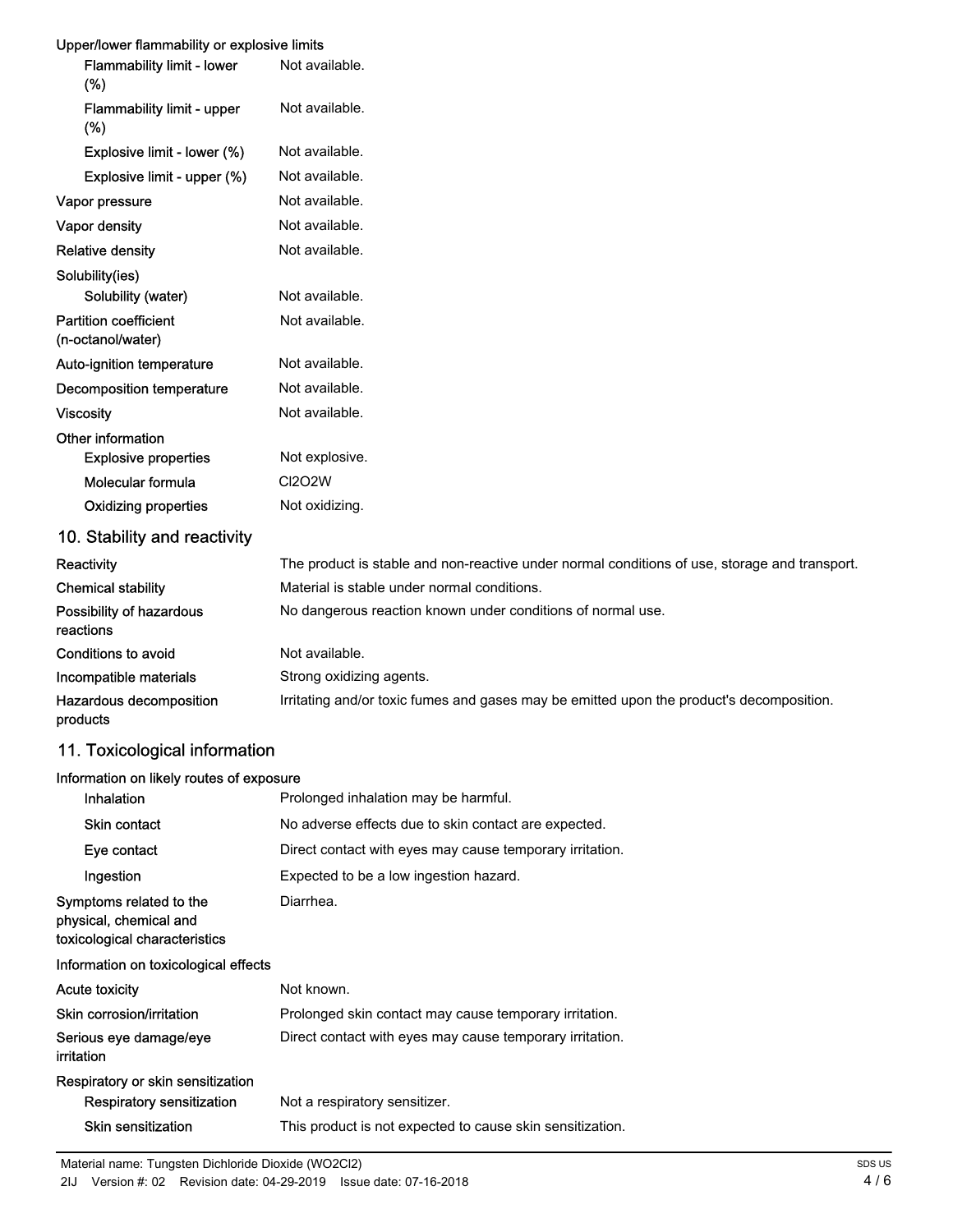| Germ cell mutagenicity                                 | No data available to indicate product or any components present at greater than 0.1% are<br>mutagenic or genotoxic.                                                                                                    |
|--------------------------------------------------------|------------------------------------------------------------------------------------------------------------------------------------------------------------------------------------------------------------------------|
| Carcinogenicity                                        | Not classifiable as to carcinogenicity to humans.                                                                                                                                                                      |
| IARC Monographs. Overall Evaluation of Carcinogenicity |                                                                                                                                                                                                                        |
| Not listed.                                            |                                                                                                                                                                                                                        |
|                                                        | OSHA Specifically Regulated Substances (29 CFR 1910.1001-1052)                                                                                                                                                         |
| Not regulated.                                         |                                                                                                                                                                                                                        |
|                                                        | US. National Toxicology Program (NTP) Report on Carcinogens                                                                                                                                                            |
| Not listed.                                            |                                                                                                                                                                                                                        |
| Reproductive toxicity                                  | This product is not expected to cause reproductive or developmental effects.                                                                                                                                           |
| Specific target organ toxicity -<br>single exposure    | Not classified.                                                                                                                                                                                                        |
| Specific target organ toxicity -<br>repeated exposure  | Not classified.                                                                                                                                                                                                        |
| <b>Aspiration hazard</b>                               | Not an aspiration hazard.                                                                                                                                                                                              |
| <b>Chronic effects</b>                                 | Prolonged inhalation may be harmful.                                                                                                                                                                                   |
| 12. Ecological information                             |                                                                                                                                                                                                                        |
| Ecotoxicity                                            | The product is not classified as environmentally hazardous. However, this does not exclude the<br>possibility that large or frequent spills can have a harmful or damaging effect on the environment.                  |
| Persistence and degradability                          |                                                                                                                                                                                                                        |
| <b>Bioaccumulative potential</b>                       | No data available.                                                                                                                                                                                                     |
| Mobility in soil                                       | No data available.                                                                                                                                                                                                     |
| Other adverse effects                                  | No other adverse environmental effects (e.g. ozone depletion, photochemical ozone creation<br>potential, endocrine disruption, global warming potential) are expected from this component.                             |
| 13. Disposal considerations                            |                                                                                                                                                                                                                        |
| <b>Disposal instructions</b>                           | Collect and reclaim or dispose in sealed containers at licensed waste disposal site.                                                                                                                                   |
| Local disposal regulations                             | Dispose in accordance with all applicable regulations.                                                                                                                                                                 |
| Hazardous waste code                                   | The waste code should be assigned in discussion between the user, the producer and the waste<br>disposal company.                                                                                                      |
| Waste from residues / unused<br>products               | Dispose of in accordance with local regulations. Empty containers or liners may retain some<br>product residues. This material and its container must be disposed of in a safe manner (see:<br>Disposal instructions). |
| Contaminated packaging                                 | Since emptied containers may retain product residue, follow label warnings even after container is<br>emptied. Empty containers should be taken to an approved waste handling site for recycling or<br>disposal.       |
| 14. Transport information                              |                                                                                                                                                                                                                        |
| <b>DOT</b>                                             |                                                                                                                                                                                                                        |

Not regulated as dangerous goods.

#### IATA

Not regulated as dangerous goods.

### IMDG

Not regulated as dangerous goods.

# 15. Regulatory information

### US federal regulations

# Toxic Substances Control Act (TSCA)

TSCA Section 12(b) Export Notification (40 CFR 707, Subpt. D)

Not regulated.